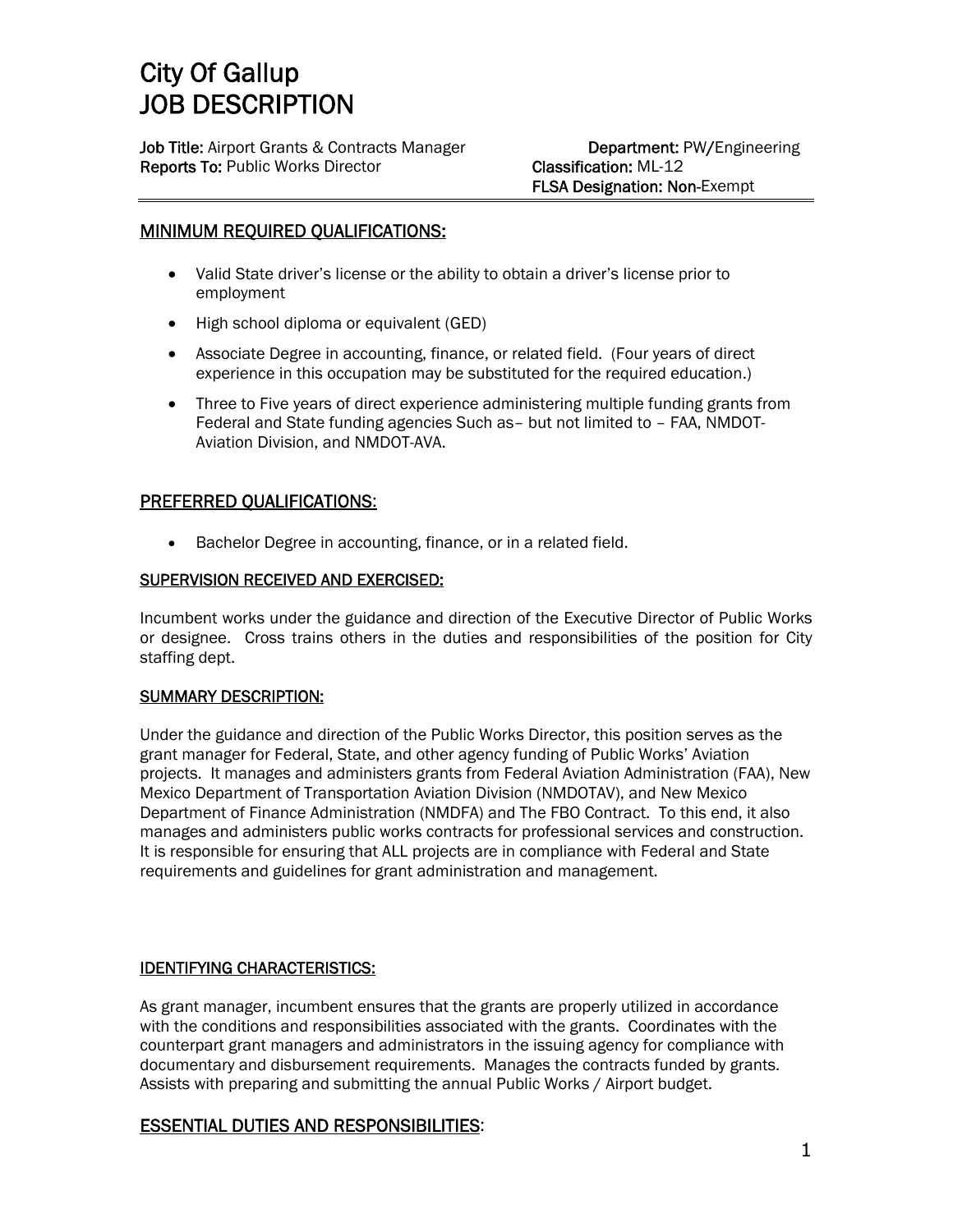- 1. Manages and administers Federal and State financial grants for Public Works'/ Aviation projects from "cradle to grave" in accordance with each grant program's dictates and procedures. To that end, assures that projects conceived, planned, developed, and/or executed under Public Works' purview are in compliance with State and Federal grant procedures and standards.
	- a. Responsible grant programs routinely utilized by Public Works include but are not limited to:
		- i. NM State Legislature Appropriations.
		- i. FAA's Airport Improvement Program.
		- ii. NMDOT Aviation Division Airport Improvement Program.
	- b. Communicates directly with Federal, State, and private funding agencies in all aspects of financial and compliance issues for each grant or contract. Liaisons include – but are not limited to – program managers, administrators, and auditors.
	- c. Establishes good working relationships with funding agencies, professional consultants, and contractors to secure project funding and ensure compliance with grant requirements. Meets with project participants as needed for coordinating grant applications, awards, compliance issues, and close-out.
	- d. Identifies grant sources for project funding. Oversees and directs with consultants as needed in the preparation and submission of grant applications.
	- e. Establishes new grants and contracts (including matching amounts) with City Finance and Purchasing; as, grants and contracts are awarded. Maintains project budgets. Analyses and prepares for Finance other journal entries as needed for all grants and contracts.
	- f. Monitors and reviews compliance with grant and contract requirements. Updates management about any problems.
	- g. Creates and maintains complete and accurate grant and contract files in accordance with the dictates of the funding agency.
	- h. Maintains a log of any matching and in-kind requirements for all grants and contracts.
	- i. Monitors and reviews the accuracy and allowability of project budget modifications for all grants and contracts.
	- j. Reviews all grant and contract expenditures requests for available budget and allowability. Processes project claims and vouchers with Purchasing for payment. Maintains and updates records on disbursement of funds and ensures all payment receipts are secured.
	- k. Prepares, approves, and submits financial status reports as required by the funding agencies.
	- l. Prepares reimbursement reports and draw down requests as needed or as required by the funding agency. Processes City claims for reimbursement and/or disbursement with the funding agency.
	- m. Maintains electronic access to appropriate websites for submitting drawdown requests and required financial reporting.
	- n. Closes out grants or contracts before the deadline established by the funding agency. Finalizes project documentation and files, and maintains same for the time period required by the funding agency.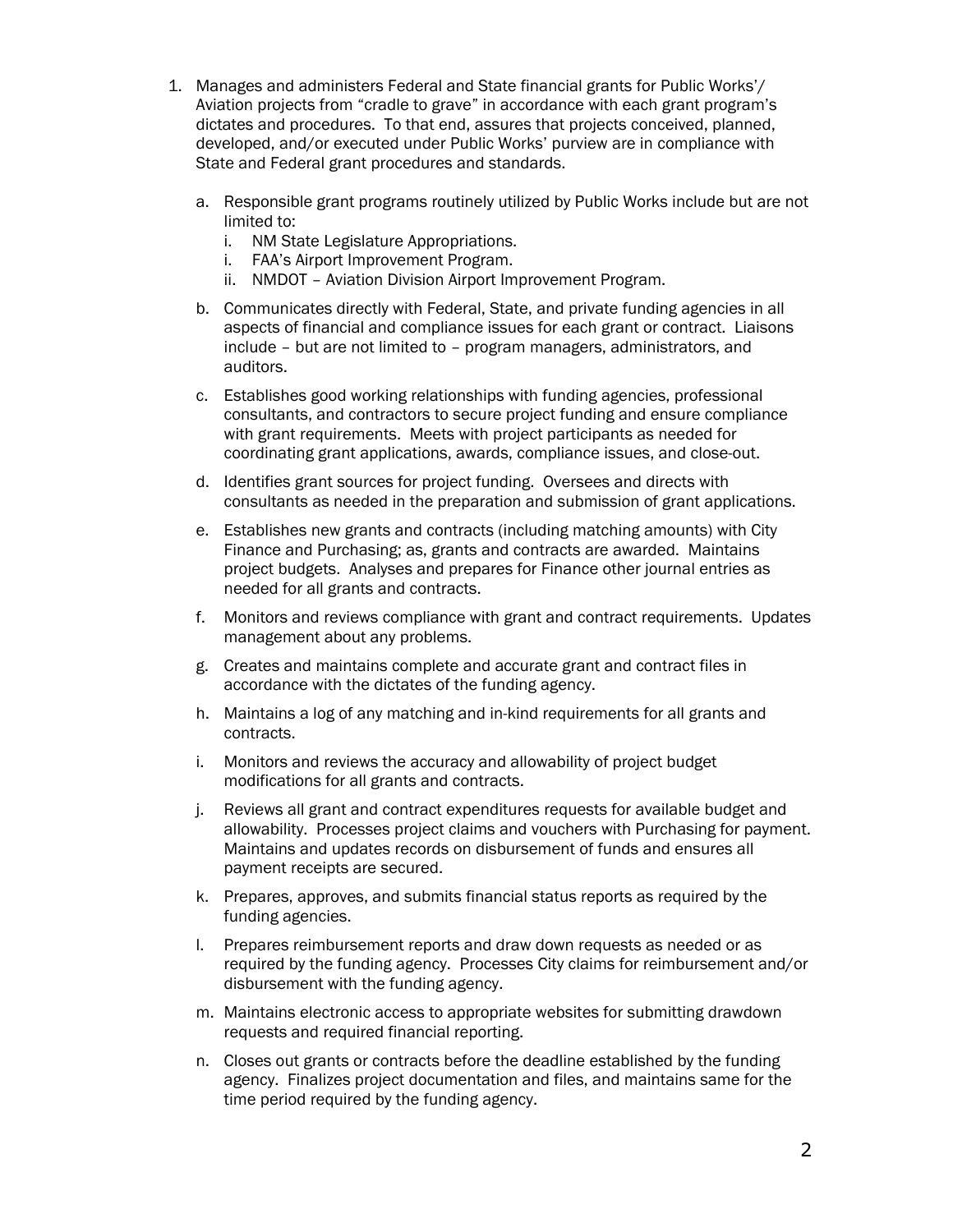- o. Provides assistance and support for funding agencies during program reviews and monitoring visits.
- p. Assists Finance with the annual Federal single audit including the preparation of audit schedules, audit work papers, and the Schedule of Expenditures of Federal Awards (SEFA) for Public Work's grants and contracts.
- q. Follows up on past single audit findings to ensure continued compliance.
- r. Manages and reports all cargo data to the FAA annually, Airport Improvement Fund (AIP) cargo entitlement fund.
- s. Administer and enforce aircraft hangar, land and facility lease agreements, oversee invoicing of airport user fees.
- t. Ability to research, gather, analyze, interpret, and evaluate financial and accounting data and prepare and present clear and concise oral and written reports.
- u. Responsible for properties and managing procedures and policies relating to property management functions of the Airports properties.
- v. Manages and directs comprehensive plans and programs for utilization of land and physical facilities, Property leases and operating agreements, property rentals and airport use fees.
- w. Manages and reports all Air service data.
- 2. Assist in the preparation and submission of Public Work's / Airport's annual budget.
	- a. Monitors budget line items, and transfers budget amounts between line items as directed.
	- b. Processes requisitions and invoices for a multitude of goods and services such as professional engineering, surveying, maintenance agreements, travel claims, office supplies and equipment, etc.
	- c. Assists Purchasing and Finance in the preparation and submission of year-end reports for Public Works / Airport.
- 3. Composes, types, and edits a variety of correspondence, reports, memoranda, graphic data, and other material requiring judgment as to content, accuracy and completeness.
- 4. Maintains professional and technical knowledge to ensure success in the position.
- 5. Follows City equal employment opportunities policies, and demonstrates support of the same. Exhibits non-discriminatory behavior and non-sexual harassment in the City work force. Maintains harmony among co-workers, and assists as necessary in resolving complaints by co-workers.
	- a. Cross train other individuals as assigned in the duties and responsibilities of the incumbent's position.
- 6. Performs other duties as assigned.

# KNOWLEDGE, SKILLS AND ABILITIES:

## Knowledge of: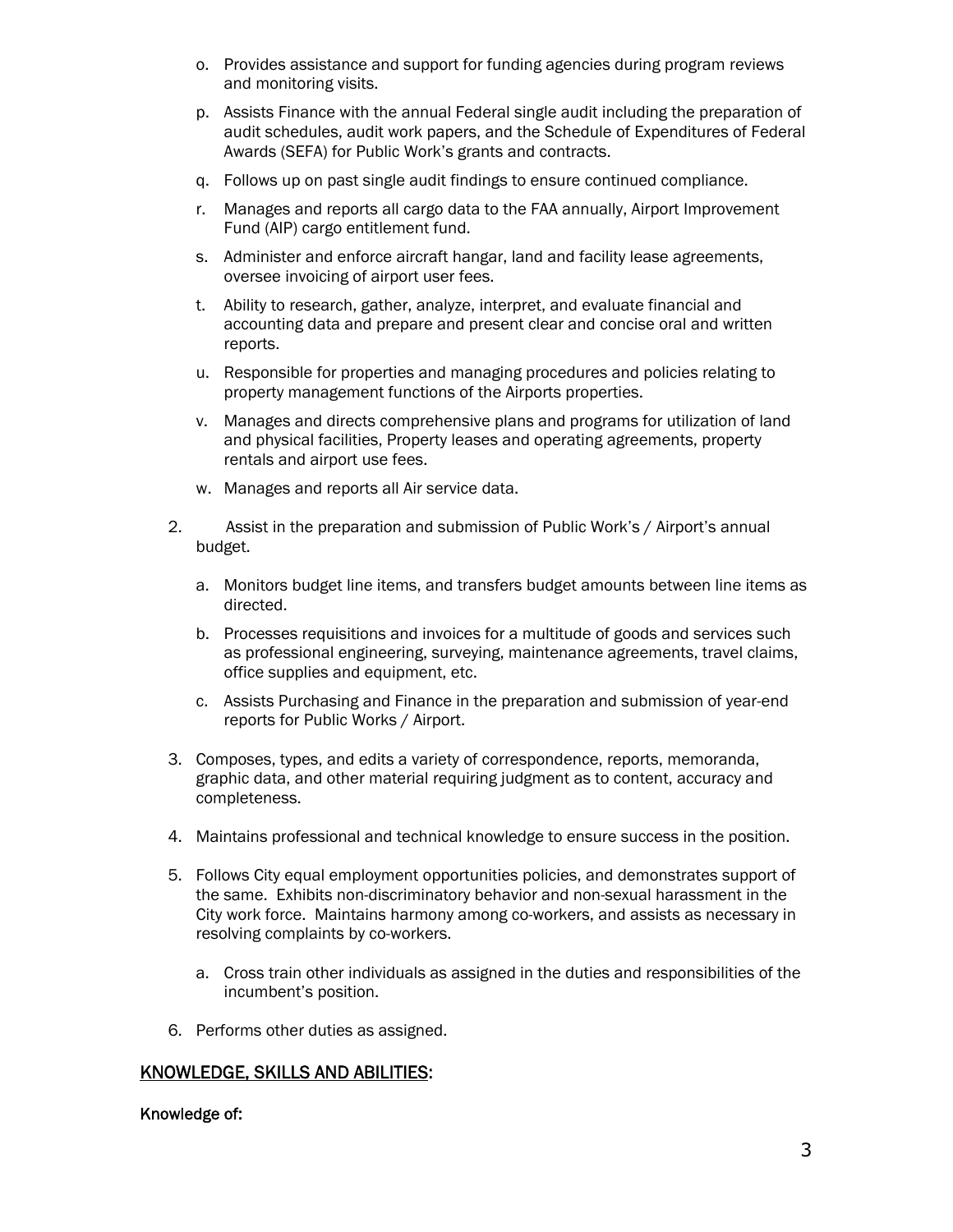- 1. Personal computers and software such as Microsoft Office Professional, e-mail, and the internet.
- 2. DELPHI software.
- 3. Airport Improvement Program and other Federal and State Grants.
- 4. NMDOT AVA and FAA grant procedures

## Skills in:

- 1. Office and project file keeping.
- 2. Analytical work; both research and compiling comprehensive reports for city officials, general public, and/or others.
- 3. Computer spreadsheet creation and use and presentation.

## Ability to:

- 1. Perform mathematical computations quickly and accurately.
- 2. Communicate effectively both orally and in writing with city employees; subordinate supervisors; city officials; surveyors, engineers, consultants; the general public; and other governmental agency representatives.
- 3. Use pen and paper, personal computer (including word processing, spreadsheet, data and base programs), typewriter, adding machines, calculators, copy machines, telephone, and fax machines.
- 4. Learn and become proficient with the City's Naviline fiscal management software.
- 5. Ability to work under pressure and/or with frequent interruptions.

# PHYSICAL DEMANDS AND WORKING ENVIRONMENT:

The work environment characteristics described here are representative of those an employee encounters while performing the essential functions of this job. The physical demands described here are representative of those that must be met by an employee to successfully perform the essential functions of this job. Reasonable accommodations may be made to enable individuals with disabilities to perform the essential functions.

Environment: Work is typically performed in a normal office setting with open areas. However, employee will also work in an outdoor setting visiting and monitoring project sites.

Physical: Employee is frequently required to sit or stand and talk and hear. Employee is required to use hands and fingers to handle and feel objects, tools, or controls. The employee is required to reach with hands and arms. May lift and/or move up to twenty (20) pounds – file boxes and the like.

**Mental:** Incumbent must understand the meanings of words and respond effectively. Must have the ability to perform basic arithmetic accurately and quickly.

Vision: Hand-eye coordination is necessary to operate personal computers, adding machines, and other office equipment. Specific vision abilities required by this job include close vision, depth perception, and the ability to adjust focus.